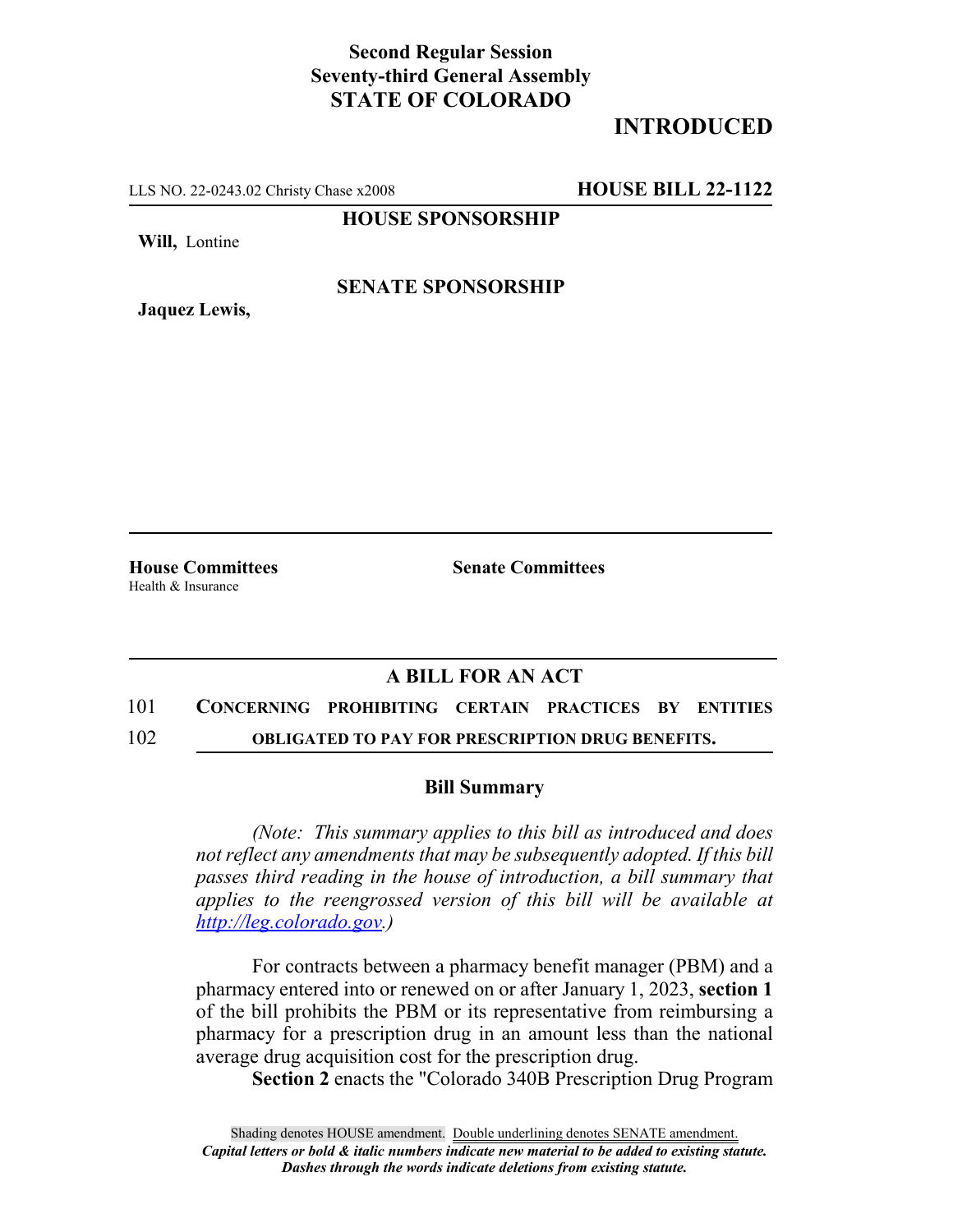Anti-discrimination Act" (act), which prohibits health insurers, PBMs, and other third-party payers (third-party payers) from discriminating against entities, including pharmacies, participating in the federal 340B drug pricing program (340B covered entity). Specifically, the bill prohibits a third-party payer from:

- Refusing to reimburse a 340B covered entity for dispensing 340B drugs, imposing additional requirements or restrictions on 340B covered entities, or reimbursing a 340B covered entity for a 340B drug at a rate lower than the amount paid for the same drug to pharmacies that are not 340B covered entities;
- ! Assessing a fee, charge back, or other adjustment against a 340B covered entity, or restricting a 340B covered entity's access to the third-party payer's pharmacy network, because the covered entity participates in the 340B drug pricing program;
- Requiring a 340B covered entity to contract with a specific pharmacy or health coverage plan in order to access the third-party payer's pharmacy network;
- ! Imposing a restriction or an additional charge on a patient who obtains a prescription drug from a 340B covered entity; or
- Restricting the methods by which a 340B covered entity may dispense or deliver 340B drugs.

**Section 2** makes a violation of the act an unfair or deceptive act or practice in the business of insurance and authorizes the commissioner of insurance to adopt rules to implement the act.

<sup>1</sup> *Be it enacted by the General Assembly of the State of Colorado:* 2 **SECTION 1.** In Colorado Revised Statutes, 10-16-122.1, **add** 3 (3.5), (5)(a.5), and (5)(h) as follows: 4 **10-16-122.1. Contracts between PBMs and pharmacies -** 5 **carrier submit list of PBMs - prohibited practices - exception - short** 6 **title - definitions.** (3.5) FOR ANY CONTRACT BETWEEN A PBM AND A 7 PHARMACY ENTERED INTO OR RENEWED ON OR AFTER JANUARY 1, 2023, 8 A PBM OR THE REPRESENTATIVE OF A PBM SHALL NOT REIMBURSE A 9 PHARMACY FOR A PRESCRIPTION DRUG IN AN AMOUNT THAT IS LESS THAN: 10 (a) THE NATIONAL AVERAGE DRUG ACQUISITION COST FOR THE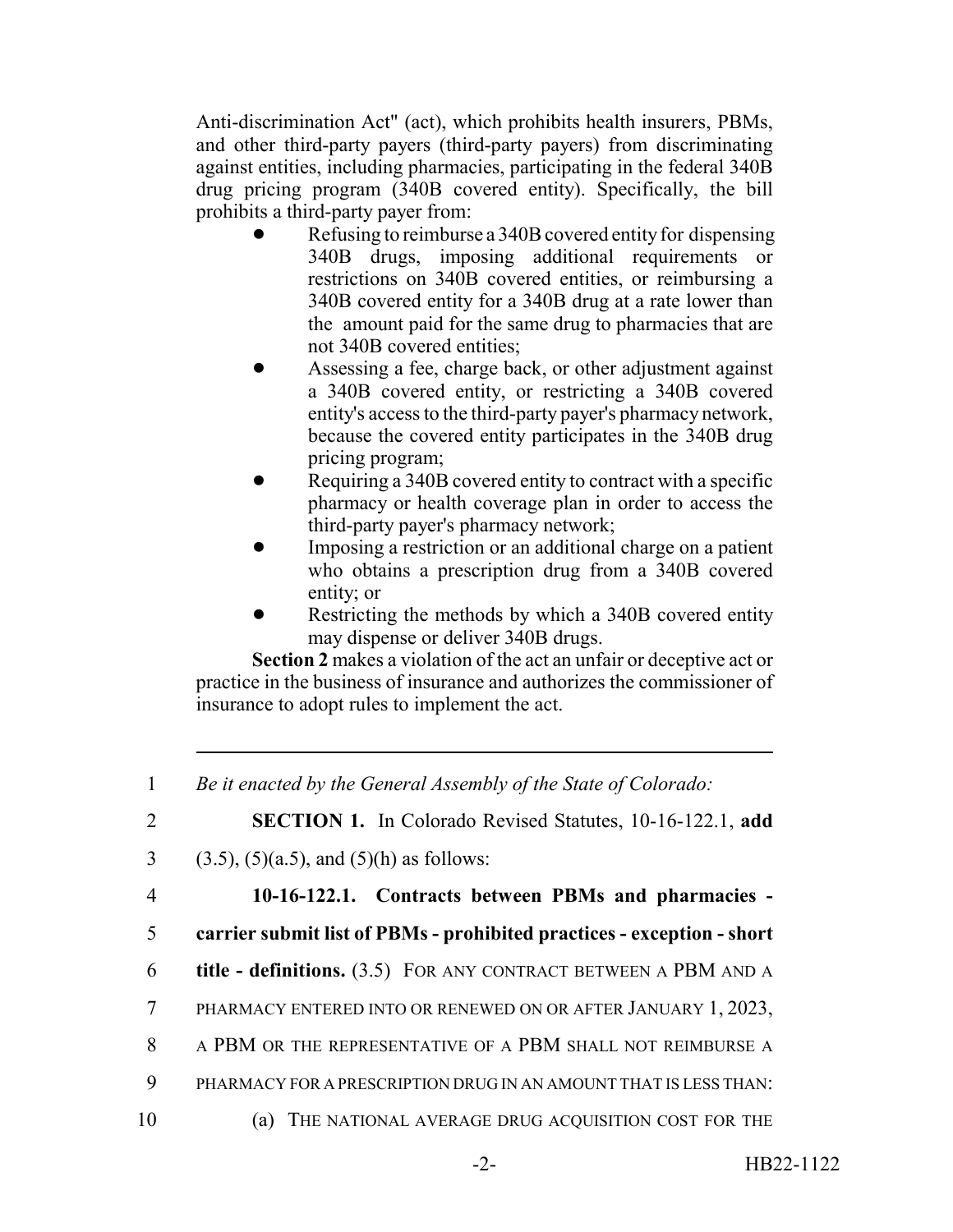PRESCRIPTION DRUG AT THE TIME THE DRUG IS ADMINISTERED OR DISPENSED, PLUS A PROFESSIONAL DISPENSING FEE; OR

 (b) IF THE NATIONAL AVERAGE DRUG ACQUISITION COST IS NOT AVAILABLE AT THE TIME A PRESCRIPTION DRUG IS ADMINISTERED OR DISPENSED, THE WHOLESALE ACQUISITION COST OF THE DRUG, PLUS A PROFESSIONAL DISPENSING FEE.

 (5) As used in this section and section 10-16-122.9, unless the context otherwise requires:

 (a.5) "NATIONAL AVERAGE DRUG ACQUISITION COST" MEANS THE DRUG PRICING BENCHMARK DEVELOPED BY THE FEDERAL CENTERS FOR MEDICARE AND MEDICAID SERVICES IN THE UNITED STATES DEPARTMENT OF HEALTH AND HUMAN SERVICES, WHICH BENCHMARK IS BASED ON DATA COLLECTED FROM A MONTHLY NATIONWIDE SURVEY OF RETAIL COMMUNITY PHARMACY OUTPATIENT DRUG PRICES.

 (h) "WHOLESALE ACQUISITION COST" HAS THE MEANING SET FORTH IN 42 U.S.C. SEC. 1395w-3a (c)(6)(B).

 **SECTION 2.** In Colorado Revised Statutes, **add** part 15 to article 16 of title 10 as follows:

 PART 15 340B PRESCRIPTION DRUG PROGRAM ANTI-DISCRIMINATION ACT **10-16-1501. Short title.** THE SHORT TITLE OF THIS PART 15 IS THE "COLORADO 340BPRESCRIPTION DRUG PROGRAM ANTI-DISCRIMINATION ACT". **10-16-1502. Legislative declaration.** (1) THE GENERAL

26 ASSEMBLY DECLARES THAT THE PURPOSE OF THIS PART 15 IS TO:

(a) PROHIBIT A PHARMACY BENEFIT MANAGER OR CARRIER FROM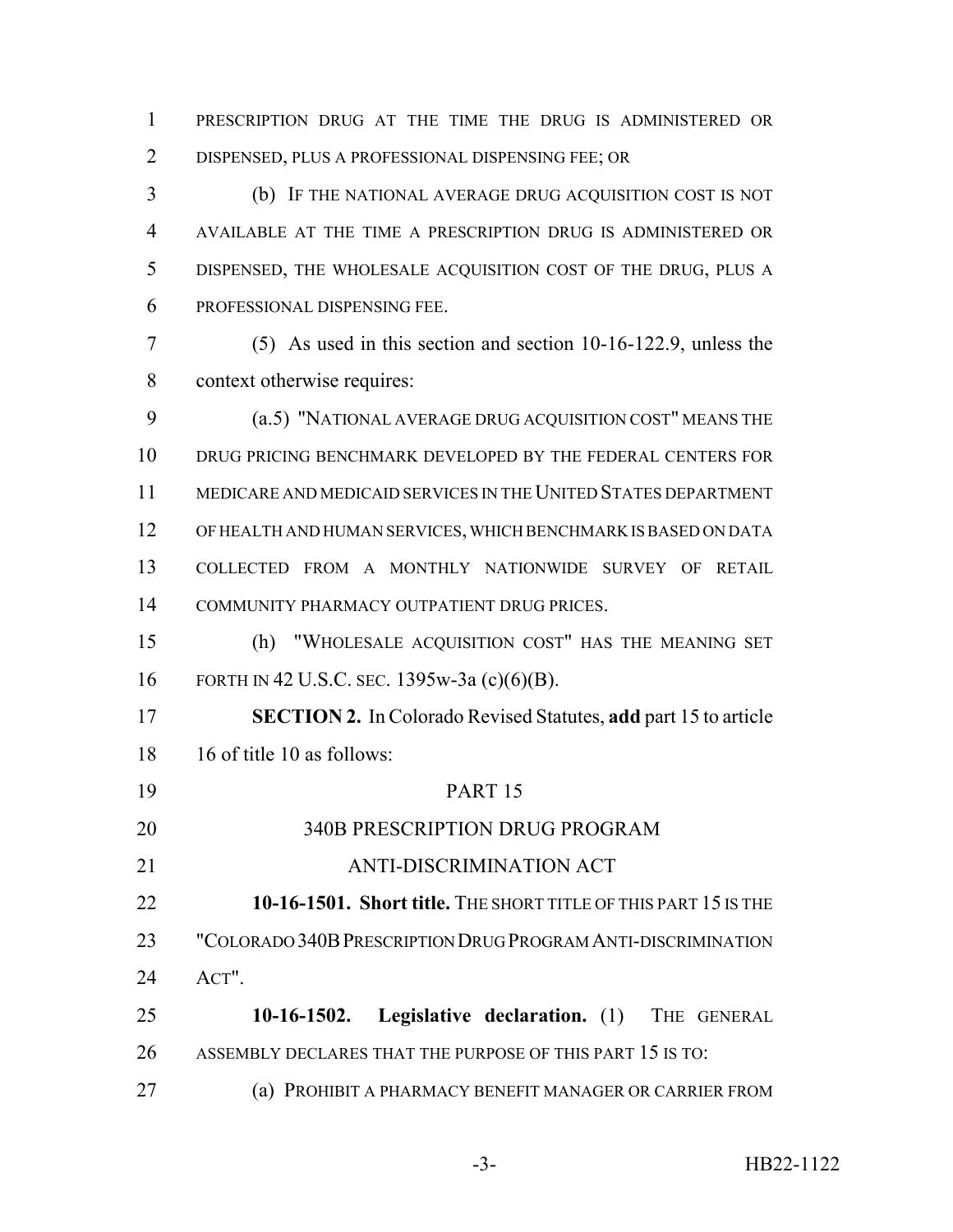IMPOSING FEES, CHARGE BACKS, OR OTHER ADJUSTMENTS ON COVERED ENTITIES OR CONTRACT PHARMACIES BASED ON THEIR PARTICIPATION IN THE 340B DRUG PRICING PROGRAM;

 (b) PROHIBIT A PHARMACY BENEFIT MANAGER OR CARRIER FROM REQUIRING A CLAIM FOR A DRUG TO INCLUDE A MODIFIER TO INDICATE THAT THE DRUG IS A 340B DRUG UNLESS THE CLAIM IS FOR PAYMENT, DIRECTLY OR INDIRECTLY, BY THE MEDICAID PROGRAM; AND

 (c) PROVIDE FOR POWERS AND DUTIES OF THE COMMISSIONER AND THE DIVISION.

 **10-16-1503. Definitions.** AS USED IN THIS PART 15, UNLESS THE CONTEXT OTHERWISE REQUIRES:

 (1) "340B COVERED ENTITY" MEANS A COVERED ENTITY, AS 13 DEFINED IN SECTION 340B (a)(4) OF THE FEDERAL "PUBLIC HEALTH SERVICE ACT",42U.S.C. SEC. 256b (a)(4), AS AMENDED. "340B COVERED ENTITY" INCLUDES A PHARMACY UNDER CONTRACT WITH A 340B COVERED ENTITY TO DISPENSE DRUGS ON BEHALF OF THE ENTITY.

 (2) "340B DRUG" MEANS A DRUG PURCHASED THROUGH THE 340B DRUG PRICING PROGRAM BY A 340B COVERED ENTITY.

 (3) "340B DRUG PRICING PROGRAM" OR "340B PROGRAM" MEANS 20 THE PROGRAM DESCRIBED IN 42 U.S.C. SEC. 256b.

 (4) "CONTRACT PHARMACY" MEANS A PHARMACY OPERATING UNDER CONTRACT WITH A 340B COVERED ENTITY TO PROVIDE DISPENSING SERVICES TO THE 340B COVERED ENTITY AS DESCRIBED IN 75 FED. REG. 24 10272 (2010) OR ANY SUPERSEDING GUIDANCE.

 (5) (a) "DRUG COVERAGE" MEANS COVERAGE OR PAYMENT FOR A PRESCRIPTION DRUG DISPENSED BY A PHARMACY TO A PATIENT PURSUANT TO: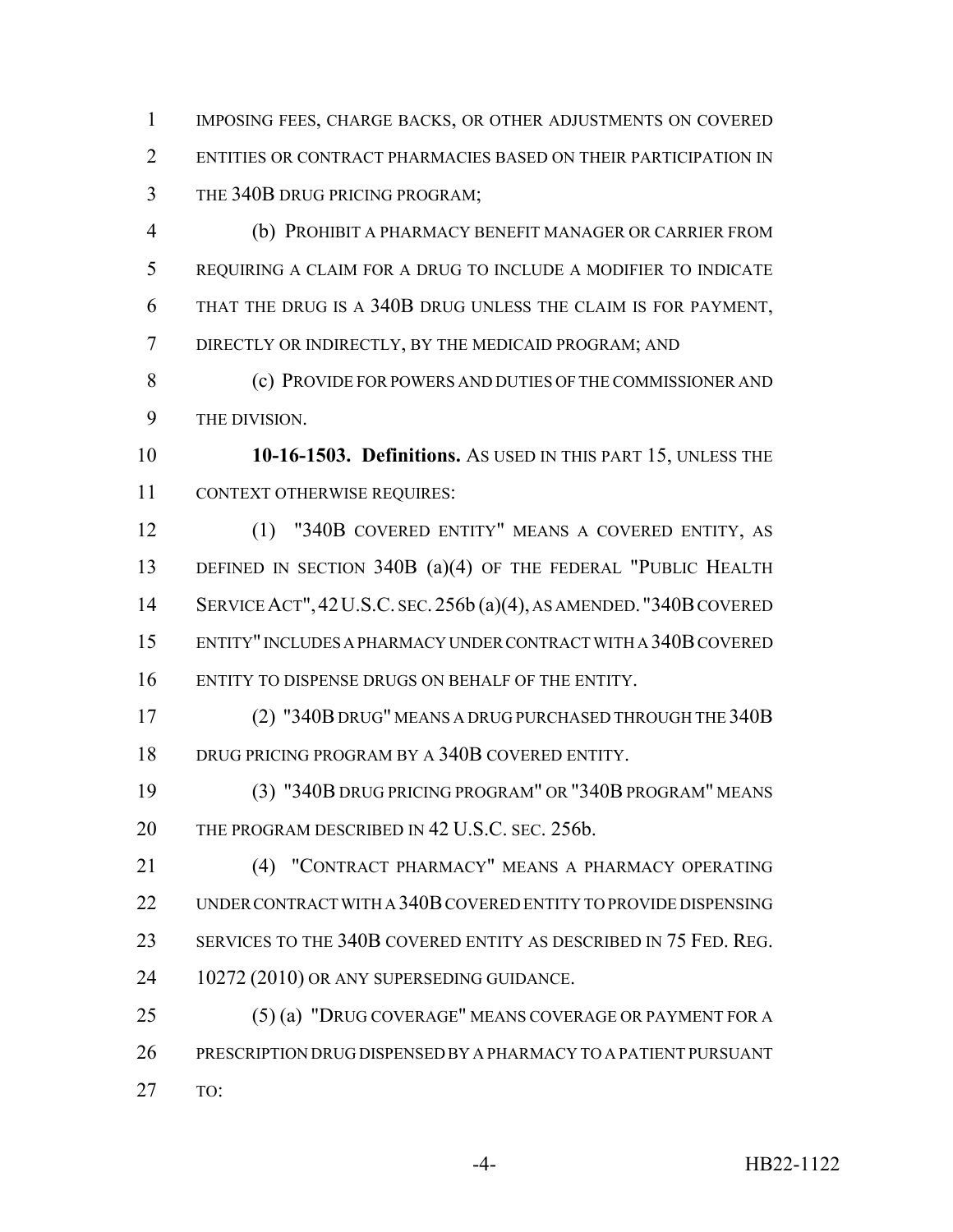- 
- (I) A HEALTH COVERAGE PLAN;
- **(II)** A MANAGED CARE ORGANIZATION, AS DEFINED IN SECTION 25.5-5-403 (5); OR
- (III) ANY OTHER CONTRACTUAL OR OTHER LEGAL OBLIGATION TO PROVIDE COVERAGE OR PAYMENT FOR A PRESCRIPTION DRUG DISPENSED BY A PHARMACY TO A PATIENT.
- 

(b) "DRUG COVERAGE" DOES NOT INCLUDE:

- 8 (I) REIMBURSEMENT FOR COVERED OUTPATIENT DRUGS, AS THAT TERM IS DEFINED IN SECTION 42 U.S.C. SEC. 1396r-8 (k)(2), ON A FEE-FOR-SERVICE BASIS UNDER THE MEDICAID PROGRAM; OR
- (II) ANY AMOUNTS PAID BY AN INDIVIDUAL ON THE INDIVIDUAL'S OWN BEHALF OR ON BEHALF OF ANOTHER INDIVIDUAL WITHOUT A CONTRACTUAL OR LEGAL OBLIGATION TO DO SO.
- (6) "MEDICAID PROGRAM" MEANS THE MEDICAL ASSISTANCE 15 PROGRAM ESTABLISHED PURSUANT TO ARTICLES 4 TO 6 OF TITLE 25.5.
- (7) (a) "THIRD PARTY" MEANS:
- (I) A CARRIER OR PHARMACY BENEFIT MANAGER THAT PROVIDES OR MANAGES DRUG COVERAGE UNDER A HEALTH COVERAGE PLAN;

 (II) A SYSTEM OF HEALTH INSURANCE FOR STATE OR LOCAL GOVERNMENT EMPLOYEES, THEIR DEPENDENTS, AND RETIREES, INCLUDING A GROUP BENEFIT PLAN, AS DEFINED IN SECTION 24-50-603 (9), AND A GROUP HEALTH CARE PROGRAM DESIGNED PURSUANT TO SECTION 24-51-1202; OR

**(III)** ANY OTHER INSURER OR ENTITY THAT PROVIDES HEALTH COVERAGE, BENEFITS, OR COVERAGE OF PRESCRIPTION DRUGS AS PART OF COVERAGE REQUIRED UNDER THE "WORKERS' COMPENSATION ACT OF COLORADO", ARTICLES 40 TO 47 OF TITLE 8, OR WORKERS' COMPENSATION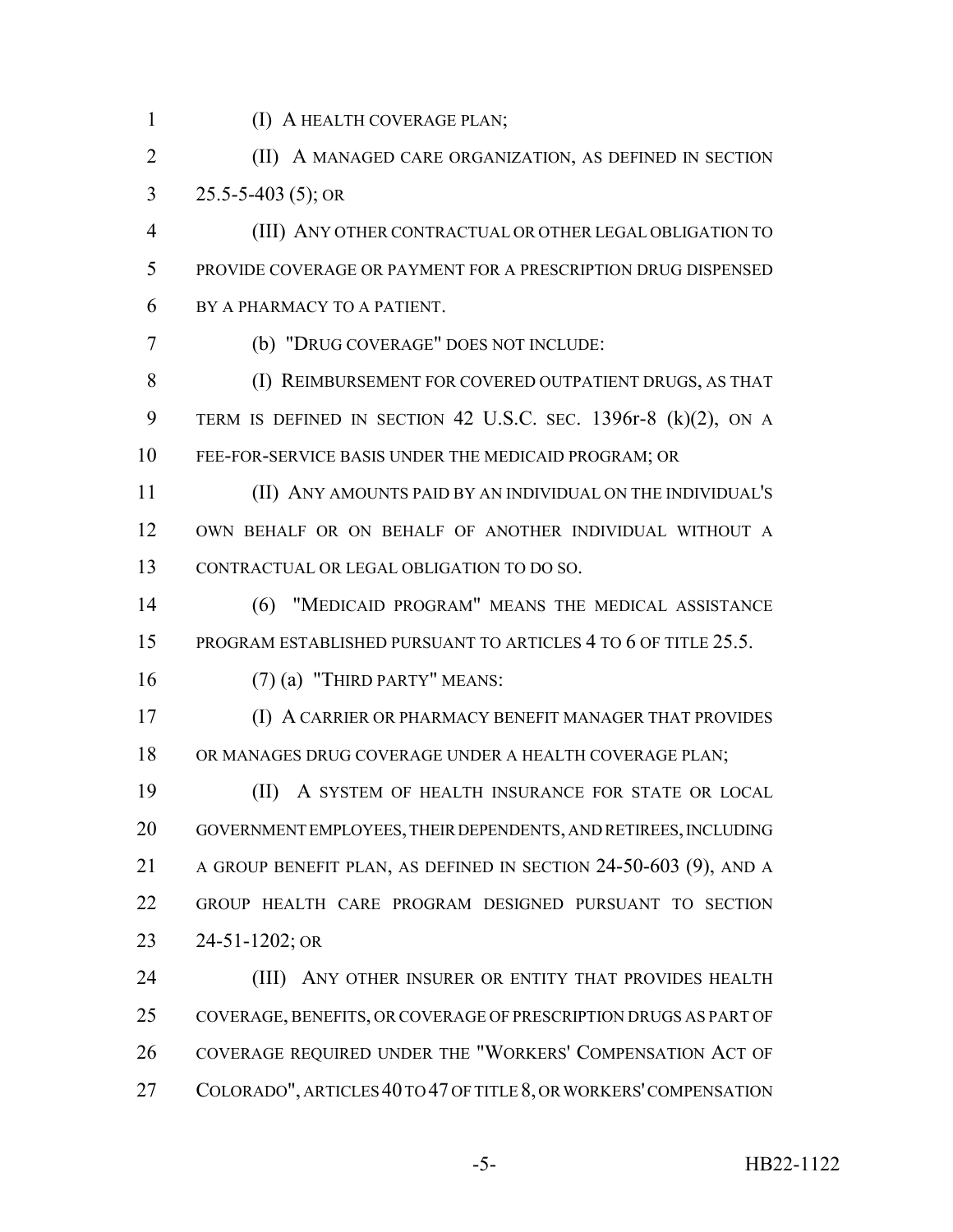COVERAGE REQUIRED UNDER FEDERAL LAW.

 (b) "THIRD PARTY" DOES NOT INCLUDE AN INSURER THAT PROVIDES COVERAGE UNDER A POLICY OF PROPERTY AND CASUALTY INSURANCE.

 **10-16-1504. Applicability.** THIS PART 15 APPLIES TO ANY THIRD PARTY PROVIDING OR MANAGING DRUG COVERAGE UNDER A HEALTH COVERAGE PLAN IN THIS STATE.

 **10-16-1505. Prohibition on 340B discrimination.** (1) A THIRD PARTY THAT REIMBURSES A 340B COVERED ENTITY FOR 340B DRUGS SHALL NOT:

 (a) REIMBURSE THE 340B COVERED ENTITY FOR A PHARMACY-DISPENSED DRUG AT A RATE LOWER THAN THE AMOUNT PAID FOR THE SAME DRUG TO PHARMACIES SIMILAR IN PRESCRIPTION VOLUME 14 THAT ARE NOT 340B COVERED ENTITIES;

 (b) ASSESS ANY FEE, CHARGE BACK, OR OTHER ADJUSTMENT AGAINST THE 340B COVERED ENTITY ON THE BASIS THAT THE 340B 17 COVERED ENTITY PARTICIPATES IN THE 340B PROGRAM;

 (c) RESTRICT ACCESS TO THE THIRD PARTY'S PHARMACY NETWORK FOR ANY 340B COVERED ENTITY ON THE BASIS THAT THE 340B COVERED ENTITY PARTICIPATES IN THE 340B PROGRAM;

21 (d) REQUIRE THE 340B COVERED ENTITY TO ENTER INTO A 22 CONTRACT WITH A SPECIFIC PHARMACY OR HEALTH COVERAGE PLAN TO 23 PARTICIPATE IN THE THIRD PARTY'S PHARMACY NETWORK;

 (e) CREATE A RESTRICTION OR AN ADDITIONAL CHARGE ON A PATIENT WHO CHOOSES TO RECEIVE DRUGS FROM A 340B COVERED ENTITY;

(f) RESTRICT THE METHODS BY WHICH A 340B COVERED ENTITY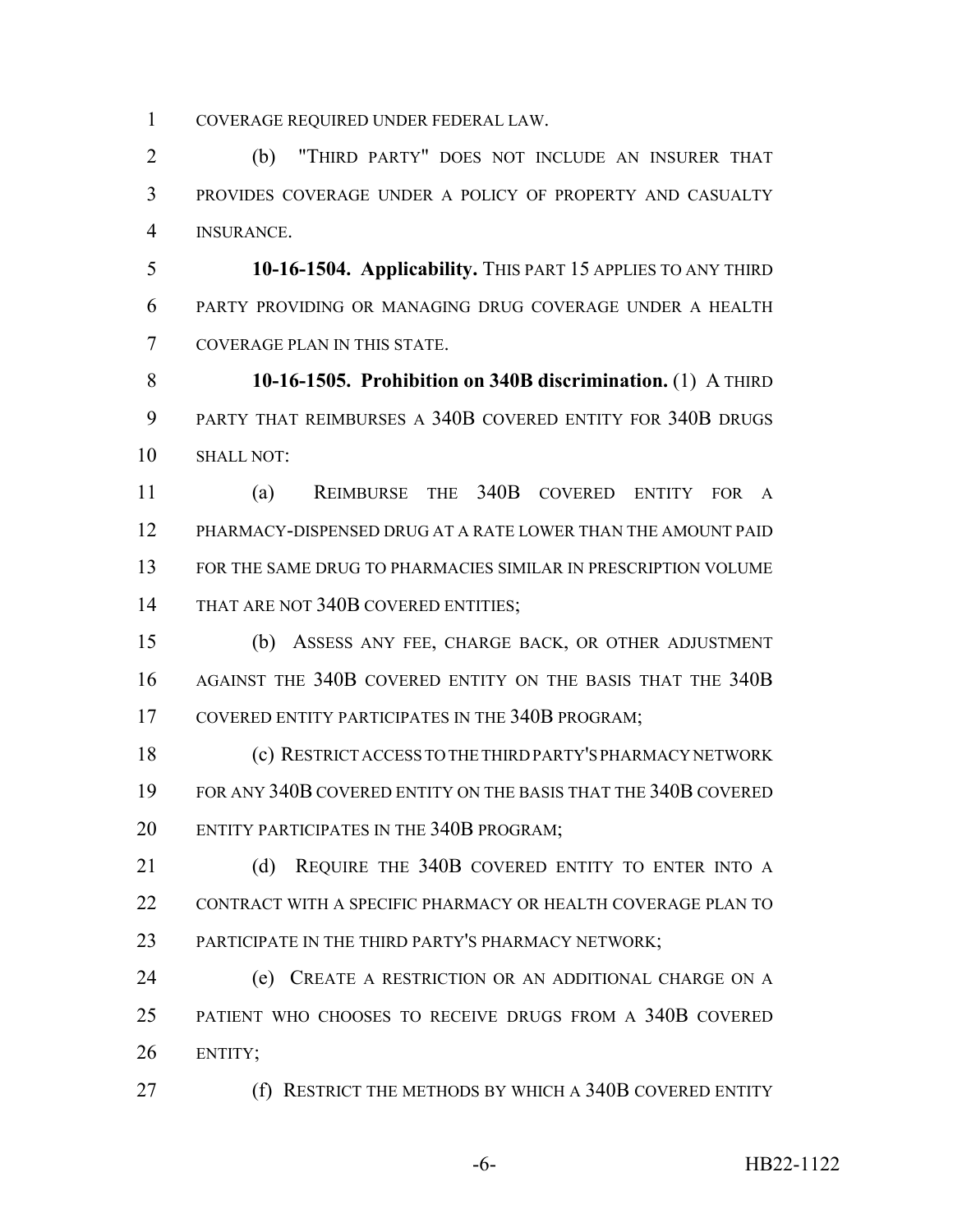1 MAY DISPENSE OR DELIVER 340B DRUGS;

 (g) REFUSE TO PROVIDE REIMBURSEMENT OR COVERAGE FOR 340B DRUGS; OR

 (h) CREATE ANY ADDITIONAL REQUIREMENTS OR RESTRICTIONS ON A 340B COVERED ENTITY.

 (2) UNLESS A CLAIM IS FOR PAYMENT, DIRECTLY OR INDIRECTLY, BY THE MEDICAID PROGRAM, A PHARMACY BENEFIT MANAGER OR ANY OTHER THIRD PARTY THAT REIMBURSES A 340B COVERED ENTITY FOR 340B DRUGS SHALL NOT REQUIRE A CLAIM FOR A 340B DRUG TO INCLUDE: (a) A MODIFIER TO INDICATE THAT THE DRUG IS A 340B DRUG; OR (b) ANY OTHER METHOD OF IDENTIFYING THE CLAIM FOR A 340B DRUG.

 (3) WITH RESPECT TO A PATIENT ELIGIBLE TO RECEIVE 340B DRUGS, A PHARMACY BENEFIT MANAGER OR ANY OTHER THIRD PARTY THAT MAKES PAYMENT FOR THE DRUGS SHALL NOT DISCRIMINATE AGAINST A 340B COVERED ENTITY IN A MANNER THAT PREVENTS OR INTERFERES WITH THE PATIENT'S CHOICE TO RECEIVE THE DRUGS FROM 18 THE 340B COVERED ENTITY.

 **10-16-1506. Enforcement - rules.** (1) A THIRD PARTY THAT VIOLATES THIS PART 15 ENGAGES IN AN UNFAIR OR DECEPTIVE ACT OR PRACTICE IN THE BUSINESS OF INSURANCE UNDER SECTION 10-3-1104 (1)(tt), AND THE ACT OF THE THIRD PARTY THAT VIOLATES THIS PART 15 IS VOID AND UNENFORCEABLE.

 (2) THE COMMISSIONER MAY ADOPT RULES AS NECESSARY TO 25 IMPLEMENT THIS PART 15.

 **SECTION 3.** In Colorado Revised Statutes, 10-3-1104, **add** (1)(tt) as follows: